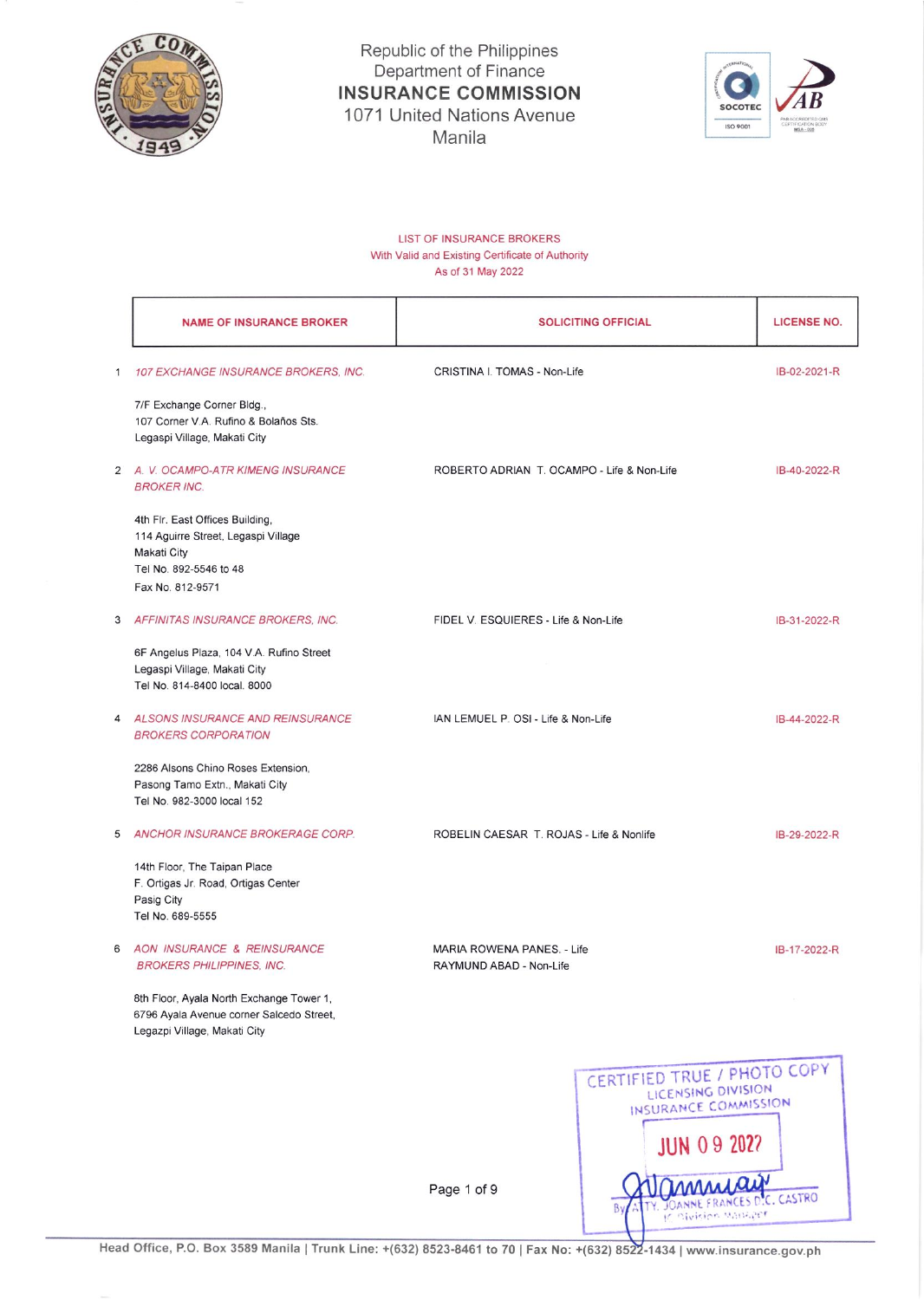|                | <b>NAME OF INSURANCE BROKER</b>                                                                                                           | <b>SOLICITING OFFICIAL</b>                                                         |                    | LICENSE NO.  |
|----------------|-------------------------------------------------------------------------------------------------------------------------------------------|------------------------------------------------------------------------------------|--------------------|--------------|
| $\overline{7}$ | ARIANS INSURANCE BROKERS INC.                                                                                                             | CHONA M. JACINTO - Life & Non-Life                                                 |                    | IB-03-2020-R |
|                | 1202, 12th Floor, MDI Building<br>10th Avenue corner 39th Street BGC,<br><b>Taguig City</b><br>Tel No. 818-626/750-0538                   |                                                                                    |                    |              |
| 8              | AVENUES INSURANCE BROKERS, INC.                                                                                                           | RAMON R. ILUSTRE, JR. - Non-Life                                                   |                    | IB-34-2022-R |
|                | 2nd Floor, #8070 Tanguile Street<br>Corner Estrella Avenue, San Antonio Village<br>Makati City<br>Tel No. 217-4582 to 84 Fax No. 738-7660 |                                                                                    |                    |              |
| 9              | <b>BDO INSURANCE BROKERS, INC.</b>                                                                                                        | CECILIA B. DE PAZ - Life & Nonlife                                                 |                    | IB-13-2022-R |
|                | 43rd to 45th Floor BDO Corporate Center Ortigas<br>12 ADB Avenue, Ortigas Center Mandaluyong City<br>Tel No. 702-6000 EXT. 57425          |                                                                                    |                    |              |
| 10             | <b>BMB INSURANCE BROKERS, INC.</b>                                                                                                        | DOMINADOR P. HULAR - Life & Non-Life                                               |                    | IB-02-2020-R |
|                | 7th Floor Electra House Building<br>Esteban Street, Legaspi Village<br><b>Makati City</b><br>Tel No. 817-4606                             |                                                                                    |                    |              |
| 11             | <b>BONIFACIO INSURANCE BROKER CORPORATION</b>                                                                                             | LAARNI C. SANTOS - Life & Nonlife<br>MARIA GLADYS ANNA TEVES SIA - Life & Non-Life |                    | IB-28-2022-R |
|                | 132 Pioneer Street,<br>Mandaluyong City<br>Tel No. 631-8351/631-8352                                                                      |                                                                                    |                    |              |
|                | 12 CASHKO INSURANCE BROKERAGE CORP.                                                                                                       | GERARDO A. TONGCO - Life & Variable<br>JOSE P. TAPEL, JR. - Non-Life               |                    | IB-01-2021-R |
|                | 3F Dr. Ramon Arcenas Building<br>Osmena Blvd. Cebu City Kamagayan (Pob.)<br>Cebu City<br>Tel No. (032) 416-7823                           |                                                                                    |                    |              |
| 13             | CEBUANA LHUILLIER INSURANCE BROKERS, INC.                                                                                                 | JONATHAN D. BATANGAN - Life & Non-Life                                             |                    | IB-04-2020-O |
|                | 113 P & EL Bldg., Chino Roses, Ave.<br>Cor. Metropolitan Ave., Brgy. San Antonio<br>Makati City                                           |                                                                                    |                    |              |
|                | 14 CENTROLINK INSURANCE BROKERS PHILS.<br>CORP.                                                                                           | MA. PARIZIA A. REYES - Life & Non-Life                                             |                    | IB-03-2021-R |
|                | 8th Floor ACE Building<br>101 Rada corner Dela Rosa Streets<br>Legaspi Village, Makati City<br>Tel No. 553-8588  Fax No. 867-1052         |                                                                                    |                    |              |
|                |                                                                                                                                           | CERTIFIED TRUE / PHOTO COPY<br>LICENSING DIVISION<br><b>INSURANCE COMMISSION</b>   |                    |              |
|                |                                                                                                                                           |                                                                                    |                    |              |
|                |                                                                                                                                           | Page 2 of 9                                                                        | <b>JUN 09 2022</b> |              |

JOANNE FRANCES D.C<br>IC Division Manager

By: ALTR. JOANNE FRANCES D.C. CASTRO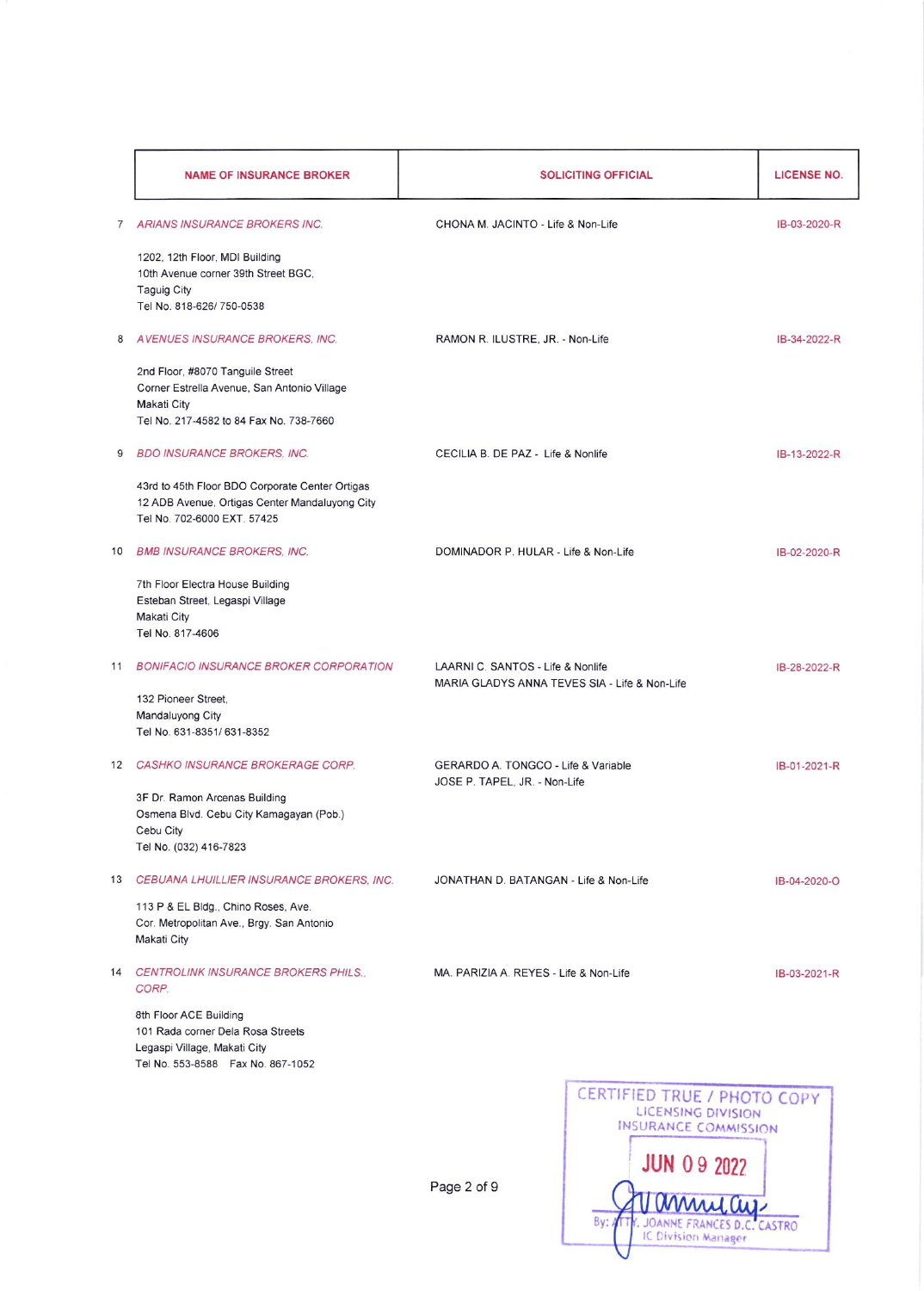|    | <b>NAME OF INSURANCE BROKER</b>                                             | <b>SOLICITING OFFICIAL</b>                                                                               |                                                   | <b>LICENSE NO.</b> |
|----|-----------------------------------------------------------------------------|----------------------------------------------------------------------------------------------------------|---------------------------------------------------|--------------------|
| 15 | CHINABANK INSURANCE BROKERS, INC.                                           | FREEDOM A. GAVIOLA - Non-Life<br>MENANDRO M. ILAGAN - Non-Life                                           |                                                   | IB-30-2022-R-A     |
|    | 2nd Floor, VGO Center                                                       | FRANKIE G. PANIS - Non-Life                                                                              |                                                   |                    |
|    | 6772 Ayala Avenue                                                           |                                                                                                          |                                                   |                    |
|    | Makati City<br>Tel No. 885-5760 Fax No. 894-5701                            |                                                                                                          |                                                   |                    |
|    |                                                                             |                                                                                                          |                                                   |                    |
|    | 16 CITICORP FINANCIAL SERVICES & INSURANCE<br><b>BROKERAGE PHILS., INC.</b> | RAMON MELCHOR E. TEJERO - Life, Variable Life & Non-life<br>AVIGEIL TAN - Life, Variable Life & Non-Life |                                                   | IB-21-2022-R       |
|    | Citibank Square Building                                                    |                                                                                                          |                                                   |                    |
|    | 1 Eastwood Avenue, Eastwood City                                            |                                                                                                          |                                                   |                    |
|    | Brgy. Bagumbayan, Quezon City                                               |                                                                                                          |                                                   |                    |
|    | Tel No. 8995-1615                                                           |                                                                                                          |                                                   |                    |
|    | 17 COTTON & DIAZ INSURANCE SERVICES. INC.                                   | CONSTANCIO B. DIAZ - Life & Non-Life                                                                     |                                                   | IB-41-2022-R       |
|    | Unit 205 One Corporate Plaza                                                |                                                                                                          |                                                   |                    |
|    | 845 Antonio Arnaiz Avenue                                                   |                                                                                                          |                                                   |                    |
|    | Legaspi Village, Makati City 1229<br>Tel No. 817-8650; 817-8680             |                                                                                                          |                                                   |                    |
|    |                                                                             |                                                                                                          |                                                   |                    |
| 19 | <b>DACON INSURANCE BROKERS, INC.</b>                                        | CRISTINA C. GOTIANUN - Non-Life                                                                          |                                                   | IB-49-2022-R       |
|    | 2nd Floor Dacon Building,                                                   |                                                                                                          |                                                   |                    |
|    | 2281 Pasong Tamo Extension<br>Makati City                                   |                                                                                                          |                                                   |                    |
|    | Tel No. 841-0841/42-888-3353/54/55                                          |                                                                                                          |                                                   |                    |
|    |                                                                             |                                                                                                          |                                                   |                    |
| 19 | DBP INSURANCE BROKERAGE, INC.                                               | ALVIN P. CASANOVA - Non-Life<br>MARIA CONCEPCION B. MENOR -Non-Life                                      |                                                   | IB-05-2022-R       |
|    | Ground Floor, DBP Building                                                  |                                                                                                          |                                                   |                    |
|    | Sen. Gil Puyat Avenue cor. Makati Avenue<br>Makati City                     |                                                                                                          |                                                   |                    |
|    | 816-3031 loc. 145                                                           |                                                                                                          |                                                   |                    |
|    |                                                                             |                                                                                                          |                                                   |                    |
| 20 | <b>EAB INSURANCE BROKERS, INC.</b>                                          | EDUARDO A. BUENDIA - Life & Nonlife                                                                      |                                                   | IB-35-2022-R       |
|    | 4th Floor, CJV Building<br>108 Aguirre Street, Legaspi Village              |                                                                                                          |                                                   |                    |
|    | Makati City                                                                 |                                                                                                          |                                                   |                    |
|    | Tel No. 812-9153/54  Fax No. 813-4545                                       |                                                                                                          |                                                   |                    |
|    | 21 EAST WEST INSURANCE BROKERAGE, INC.                                      | PETER ROY R. LOCSIN- Life & Non-Life                                                                     |                                                   | IB-05-2021-R       |
|    | 3/F The Beaufort                                                            | RAQUEL LOURDES L. MENDOZA- Non-Life                                                                      |                                                   |                    |
|    | 5th Avenue corner 23rd Street                                               |                                                                                                          |                                                   |                    |
|    | Fort Bonifacio Global City, Taguig City                                     |                                                                                                          |                                                   |                    |
|    | Tel No. 575-3385                                                            |                                                                                                          |                                                   |                    |
|    | 22 ENSUREMEPH INSURANCE BROKERS, INC.                                       | MAY JOY C. ARMADA - Life & Non-Life                                                                      |                                                   | IB-27-2022-R       |
|    | Corner Jayme-Commission Civil Streets                                       |                                                                                                          |                                                   |                    |
|    | Brgy. Benedicto, Jaro, Iloilo City                                          |                                                                                                          |                                                   |                    |
|    | Tel No. 329-0729 / 320-2939  Fax No. 813-2114                               |                                                                                                          | CERTIFIED TRUE / PHOTO COPY<br>LICENSING DIVISION |                    |
|    |                                                                             |                                                                                                          | INSURANCE COMMISSION                              |                    |
|    |                                                                             |                                                                                                          |                                                   |                    |
|    |                                                                             |                                                                                                          | <b>JUN 09 2022</b>                                |                    |
|    |                                                                             |                                                                                                          |                                                   |                    |

Page 3 of 9